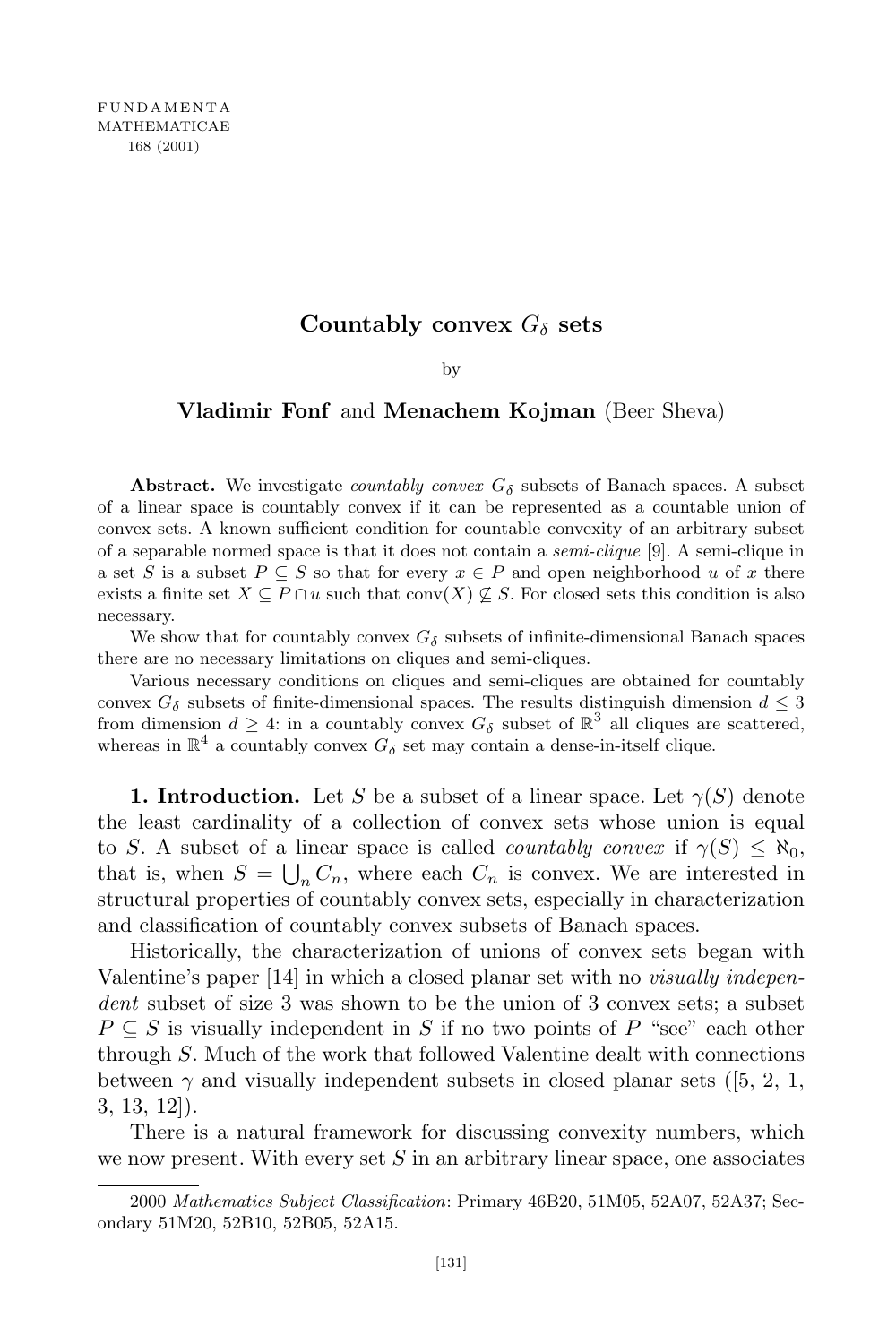a hypergraph *G*(*S*), called the *convexity hypergraph*. The vertices of *G* are the points of *S* and the hyperedges of *G* are all finite subsets  $X \subseteq S$  with conv $(X) \nsubseteq S$ . A hyperedge of  $G(S)$  is called a *finite defected subset* of *S*. Much of the geometry of *S* is lost when passing from *S* to  $G(S)$  (for instance, one cannot tell from  $G(S)$  whether three points of  $S$  are co-linear or not), but  $G(S)$  determines  $\gamma(S)$  because  $\gamma(S)$  is equal to the chromatic number of *G*(*S*) [9]. Recall that the *chromatic number* of a hypergraph is the minimal size of a partition of the set of vertices into free sets, and a set of vertices is *free* if it does not contain hyperedges. Recall also that a set of vertices is a *k-clique* if every *k*-element subset of it is a hyperedge, and is a *clique* if it is a *k*-clique for some  $k \geq 2$ .

Countable convexity of closed sets in Banach spaces is characterized by *topological* properties of *G*(*S*):

DEFINITION 1 ( $[9]$ ). Let *S* be a subset of a topological linear space. A set  $P \subseteq S$  is a *semi-clique* in S if for every  $p \in P$  and open neighborhood  $u \ni p$ , there is a finite set  $X \subseteq P \cap u$  so that conv $(X) \nsubseteq S$ .

A clique is a semi-clique if and only if it is dense in itself, and a semiclique does not have to be a clique or to contain one. It is readily verified that in every set *S* the union of all semi-cliques in *S* is a maximal and closed semi-clique in *S*, which is called the *convexity radical* of *S*, and is denoted by  $K(S)$ .

In [9] it was shown that for every subset *S* of a separable normed linear space, the set  $S \setminus K(S)$  is countably convex. Thus, a subset of a Banach space is countably convex if and only if its radical is coverable by countably many convex subsets of the set. In a closed set *S*, a nonempty *K*(*S*) cannot be covered by countably many convex subsets of *S* because of the Baire category theorem. Therefore:

Theorem 2 ([9]). *A closed subset of a Banach space is countably convex if and only if it does not contain a semi-clique.*

In the present paper, semi-cliques and cliques are examined in countably convex  $G_{\delta}$  subsets of Banach spaces. Theorem 2 above fails badly for  $G_{\delta}$ subsets of Banach spaces: in every infinite-dimensional Banach space there exists a  $G_{\delta}$  set  $S = \bigcup C_n$ , where each  $C_n$  is convex and dense in *S* and so that there exists a dense-in-itself 2-clique  $P \subseteq S$  which is dense in  $S$ (see Corollary 12 below). This means that although *S* is countably convex, all of *S* is contained in  $K(S)$ , and worse: the radical contains a dense and dense-in-itself 2-clique.

In a finite-dimensional space, however, the situation is better. The radical of a countably convex  $G_{\delta}$  set cannot be dense in the set. In fact, it must be nowhere dense in the set (Theorem 3 below).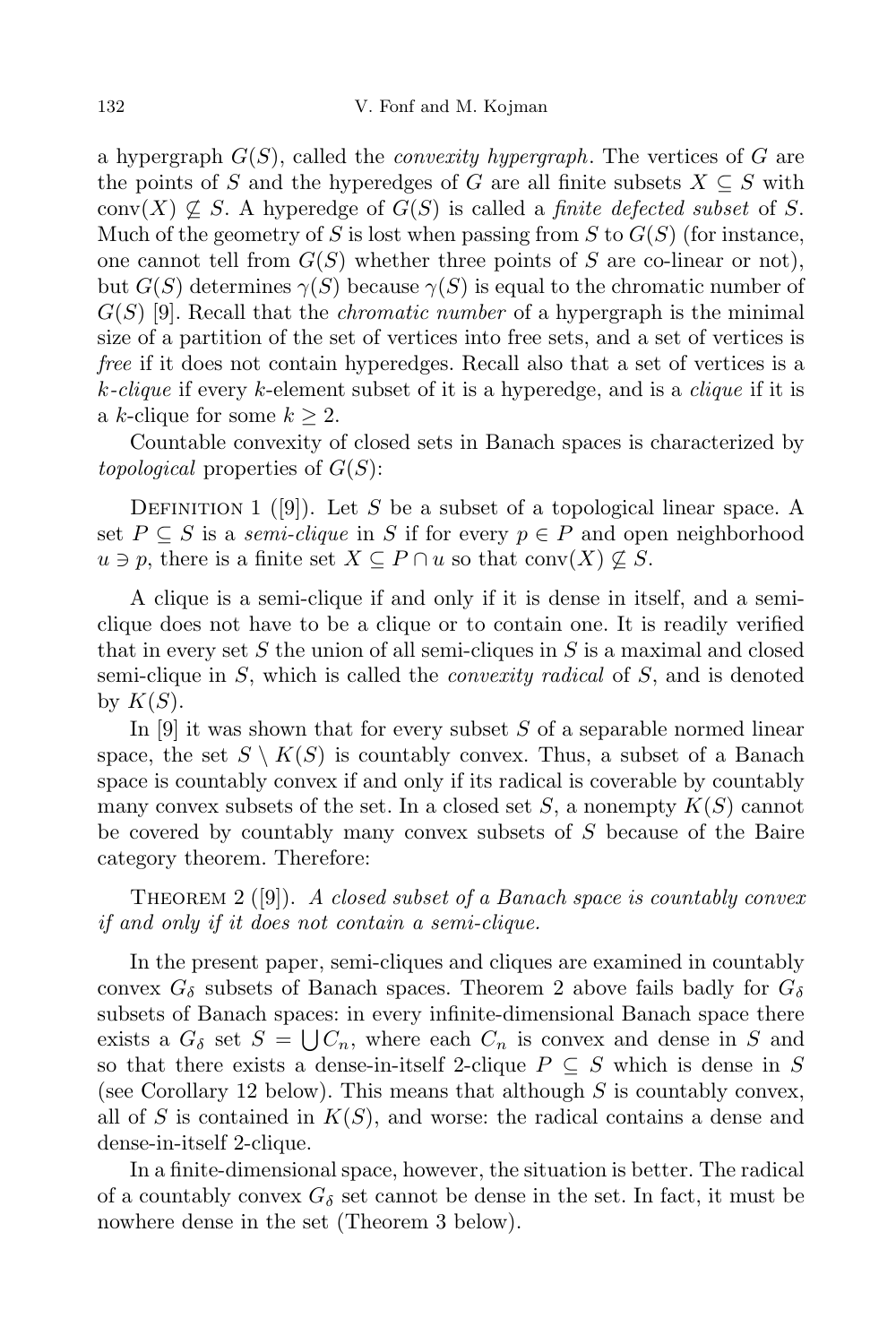Can there be a dense-in-itself clique inside the radical of a countably convex  $G_{\delta}$  subset of a finite-dimensional space? Yes, if  $d \geq 4$  (Example 4) below); no, if  $d \leq 3$  (Theorem 5 below).

Finally, can any limitation on the dimension make Theorem 2 hold for  $G_{\delta}$  sets? The reader can easily check that Theorem 2 holds for  $G_{\delta}$  subsets of  $\mathbb{R}^1$ , but by Example 6 below it does not hold in any higher dimension.

A word about the method. A  $G_{\delta}$  subset of a Banach space satisfies the Baire category theorem; therefore, if it is countably convex and contains a radical [a dense-in-itself clique], one of its convex components is somewhere dense in the radical [in the dense-in-itself clique]. The interior of that convex component cannot contain any point from the radical, so the "bad" pattern is contained in the topological boundary of that convex component. This observation reduces the problem to the geometry of cliques which are contained between convex sets and their closure in some  $G_{\delta}$  set. In a finitedimensional space, a convex set always has a relative interior. This is the source of distinction between finite and infinite-dimensions.

The precise geometric property which differentiates the behavior of countably convex  $G_{\delta}$  sets in  $\mathbb{R}^{3}$  from that in  $\mathbb{R}^{4}$  comes from the combinatorics of convex polytopes. For every simplicial convex polytope  $T \subseteq \mathbb{R}^3$ (a polytope whose faces are triangles) with  $\geq 4k$  vertices there exists a subset of *k* vertices any two of which are connected by inner diagonals. However, in  $\mathbb{R}^4$  there exist simplicial polytopes with any prescribed number of vertices and with no inner diagonals at all (see [6], p. 61, or Example 4 below).

The results are presented in two sections, which can be read independently of each other. Section 2 deals with  $G_{\delta}$  sets in finite-dimensional spaces and Section 3 is devoted to a construction of "bad" countably convex  $G_{\delta}$ subsets in every infinite-dimensional Banach space.

Our notation is standard. In every normed linear space *X*, *B<sup>X</sup>* and *S<sup>X</sup>* denote, respectively, the unit ball and the unit sphere.

**2. Finite-dimensional spaces.** In this section we investigate countably convex  $G_{\delta}$  subsets of finite-dimensional spaces. We prove several necessary conditions on the radicals of such sets. In particular, Theorem 5 and Example 4 reveal a surprising dependence of radicals on the dimension of the space.

THEOREM 3. If a  $G_{\delta}$  set  $S \subseteq \mathbb{R}^{n}$  is countably convex, then the convexity *radical of S is nowhere dense in S.*

*Proof.* Assume to the contrary that the theorem fails. Fix a countably convex  $S \subseteq \mathbb{R}^n$  with radical  $K = K(S)$  so that there exists an open ball *u* such that  $K \cap u$  is dense in  $S \cap u$ . Since K is closed in  $S, K \cap u = S \cap u$ .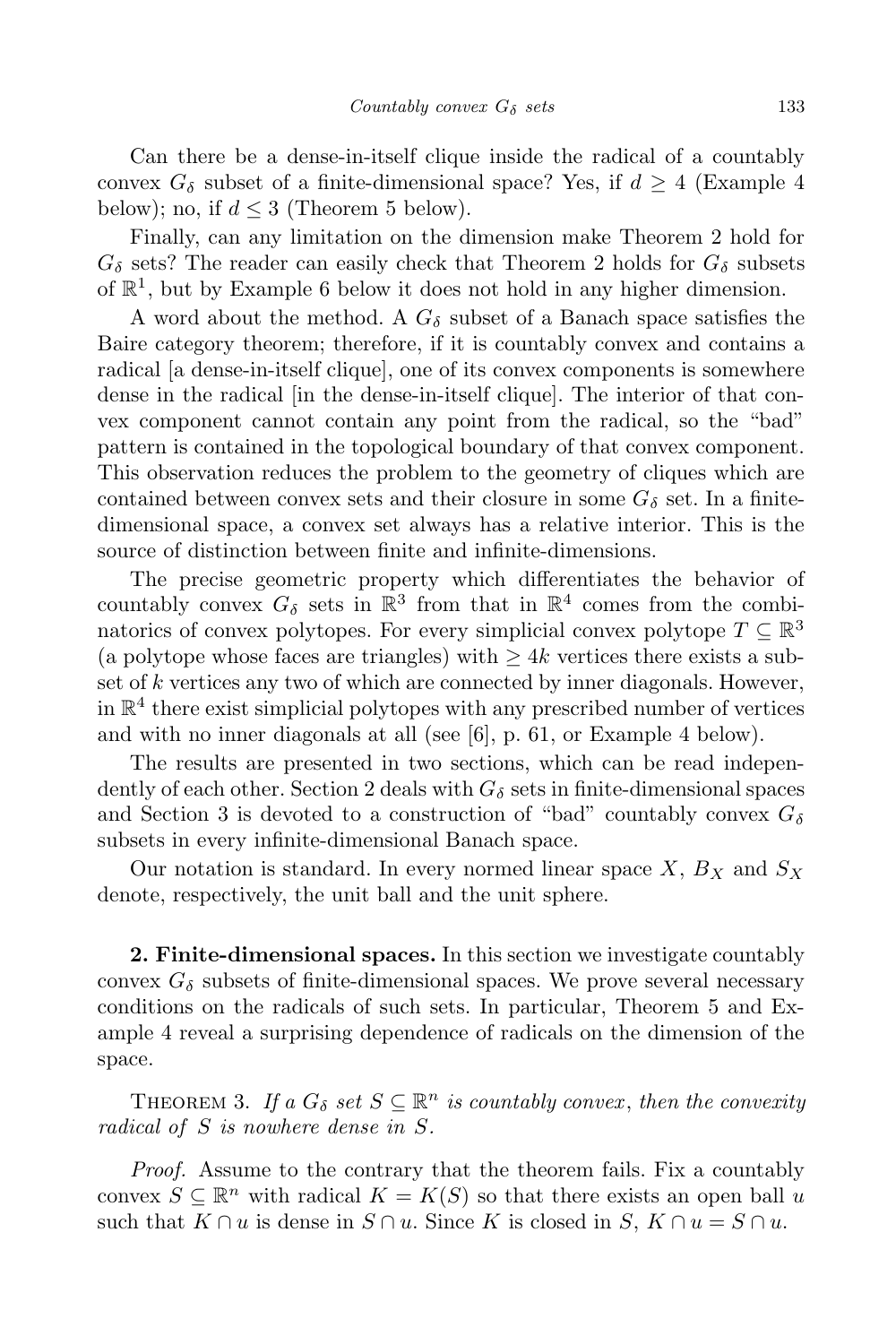Since  $S = \bigcup C_k$  where each  $C_k$  is convex, for some  $k$  and an open ball  $v \subseteq u$ ,  $C_k \cap v$  is dense in  $S \cap v$ .

Set  $C = C_k \cap v$ ; then *C* is convex and dense in  $S \cap v = K \cap v$ .

Let  $H$  be the affine span of  $C$ . Since  $K$  has no isolated points,  $C$  contains at least two points, and therefore dim  $H > 0$ . We have  $S \cap v = K \cap v \subseteq$  $cl C \subseteq H$  (the assumption of finite-dimensionality is used here, since *H* is closed in  $\mathbb{R}^d$ ). Choose an open ball *w* so that  $\emptyset \neq w \cap C \subseteq \text{int}_H C$ . Since *S* ∩ *w*  $\subseteq$  *H* and *H* ∩ *w*  $\subseteq$  *C*, we have *K* ∩ *w*  $\subseteq$  *C*, which is a contradiction, since  $C \subseteq S$  is convex and  $K \cap w$  contains defected subsets.

The next thing to examine is whether the radical of a finite-dimensional countably convex  $G_{\delta}$  set may contain a dense-in-itself clique.

EXAMPLE 4. *There is a countably convex*  $G_{\delta}$  *set in*  $\mathbb{R}^{4}$  *which contains a dense-in-itself* 2*-clique.*

*Proof.* In the construction we use the moments curve in  $\mathbb{R}^4$  and its supporting hyperplanes as presented in the construction of a cyclic polytope in [6], p. 61. For a real number *t*, let  $L(t) = (t, t^2, t^3, t^4) \in \mathbb{R}^4$ ,  $L = \{L(t) : t \in [0,1]\}$  and  $S_1 = \text{conv}(L)$ . Clearly, *L* is compact, and therefore  $S_1$  is a compact convex subset of  $\mathbb{R}^4$ .

For any two reals  $t_1, t_2$ , the polynomial  $(t - t_1)^2(t - t_2)^2 = \sum_{i=0}^{4} a_i t^i$ takes strictly positive values at  $t \neq t_1, t_2$  and 0 at  $t = t_1, t = t_2$ . Define an  $\text{affine functional } \varphi_{t_1,t_2}(x) = a_0 + \sum_{i=1}^4 a_i x_i, x = (x_1, x_2, x_3, x_4) \in \mathbb{R}^4.$ 

It is clear that for  $t_1, t_2 \in [0, 1]$ , the hyperplane  $H_{t_1, t_2} = \{x \in \mathbb{R}^4 :$  $\varphi_{t_1,t_2}(x) = 0$  is a supporting hyperplane for *S*<sub>1</sub> and that  $H_{t_1,t_2} \cap S_1 =$  $[L(t_1), L(t_2)]$ , so

(2.1) 
$$
S_1 - [L(t_1), L(t_2)] \text{ is convex.}
$$

For  $t_1, t_2 \in [0, 1]$  let  $y_{t_1, t_2} = (L(t_1) + L(t_2))/2$ . Define

$$
(2.2) \t S = S_1 - \{y_{t_1, t_2} : t_1, t_2 \in \mathbb{Q} \cap [0, 1], t_1 \neq t_2\}.
$$

Then *S* is a  $G_{\delta}$  set, since it is obtained by subtracting a countable set from a closed set. The set

$$
(2.3) \quad S - \bigcup \{ [L(t_1), L(t_2)] : t_1, t_2 \in \mathbb{Q} \cap [0, 1] \}
$$

$$
= \bigcap \{ S_1 - [L(t_1), L(t_2)] : t_1, t_2 \in \mathbb{Q} \cap [0, 1] \}
$$

is convex by (2.1) and therefore the set

(2.4) 
$$
S = S - \bigcup \{ [L(t_1), L(t_2)] : t_1, t_2 \in \mathbb{Q} \cap [0, 1] \} \cup \bigcup_{t_1, t_2 \in \mathbb{Q} \cap [0, 1]} [L(t_1), y_{t_1, t_2})
$$

is countably convex.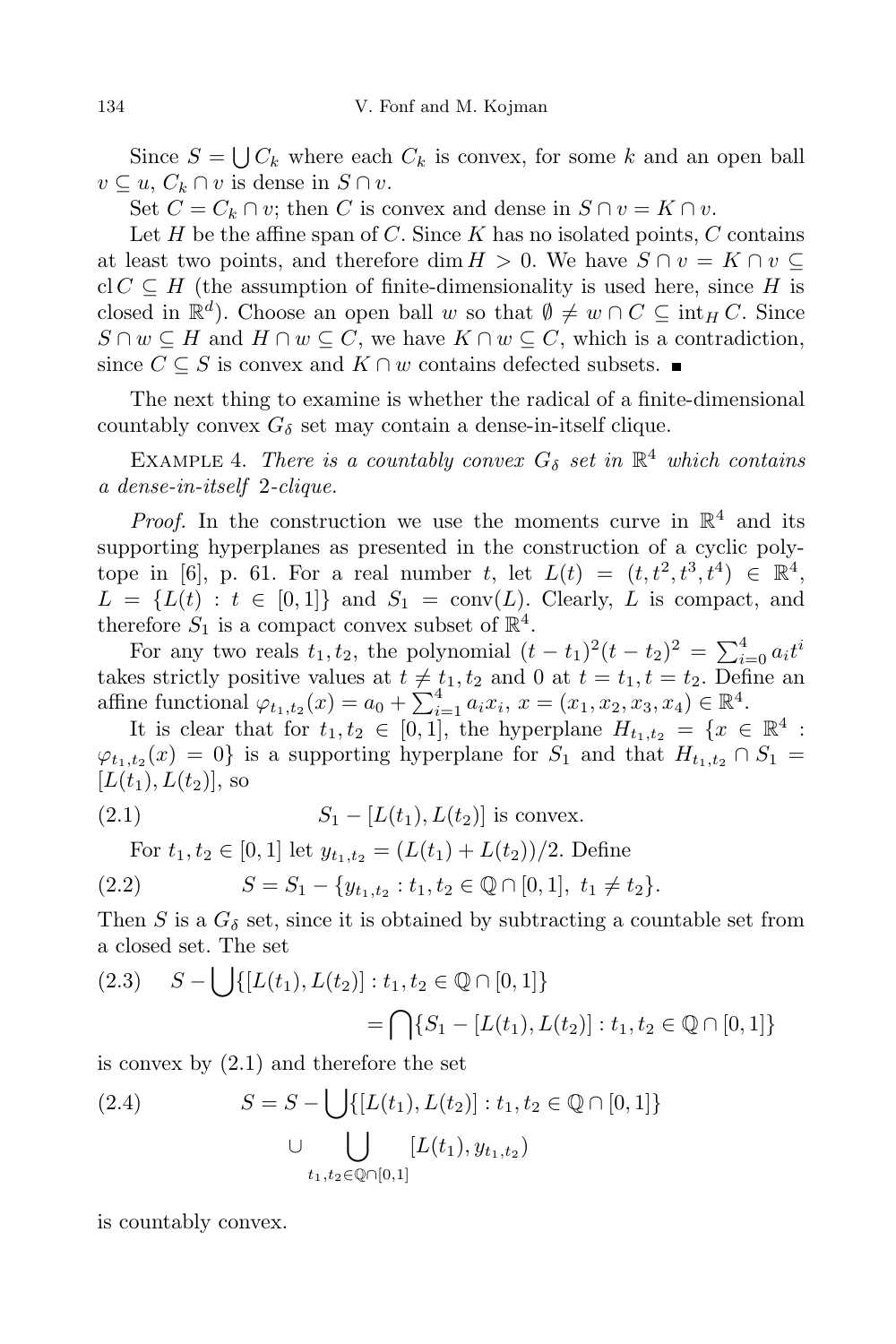Finally, put  $P = \{L(t) : t \in \mathbb{Q} \cap [0,1]\}$ . From the construction it is clear that  $P \subseteq S$ , that  $P$  is dense in itself and that  $P$  is a 2-clique in  $S$ .

THEOREM 5. If  $d \leq 3$  then a countably convex  $G_{\delta}$  subset of  $\mathbb{R}^{d}$  does *not contain a clique which is dense in itself.*

*Proof.* By induction on  $d \leq 3$ . If  $d = 0$  then no subset of  $\mathbb{R}^d$  is dense in itself.

Suppose now that  $0 < d \leq 3$  and, to the contrary, that  $S \subseteq \mathbb{R}^d$  is a  $G_\delta$ set,  $S = \bigcup_n C_n$  where each  $C_n$  is convex and that  $P \subseteq S$  has no isolated points and is a *k*-clique for some  $k \geq 2$ .

Set  $\overline{P} = \text{cl}_S P$ , the closure of P in *S*. Since  $\overline{P}$  is closed in *S* and *S* is  $G_{\delta}$ ,  $\overline{P}$  satisfies the Baire category theorem, and therefore for some *n* and an open ball *u*, the set  $u \cap C_n \cap \overline{P}$  is dense in  $u \cap \overline{P}$ . Define  $C = C_n \cap u$ . Thus *C* is convex and  $C ∩ \overline{P}$  is dense in  $\overline{P} ∩ u$ . Therefore,  $P ∩ u ⊂ c \cdot l_S C$ .

Let *H* be the affine span of *C*, and consider  $S' = S \cap H$ . This is again a countably convex  $G_{\delta}$  set. Since *H* is closed, cl  $C \subseteq H$ , so  $S \cap H$  contains a dense-in-itself clique. If  $\dim H < d$ , then a contradiction to the induction hypothesis is reached. Assume, then, that the affine span of  $C$  is  $\mathbb{R}^d$  (so  $C$ has nonempty interior in  $\mathbb{R}^d$ ). The interior of *C* contains no points from *P*, so *P* is contained in the boundary of *C*.

If *d* = 1 then again a contradiction is reached, since the boundary of *C* is finite and cannot contain a dense-in-itself set. Suppose, then, that *d >* 1.

We next argue that *P* is contained in a finite union of hyperplanes in  $\mathbb{R}^d$ . Suppose this is not so. Then we can choose a sufficiently large subset  ${x_0, \ldots, x_{l-1}} \subseteq P$  in general position (and, since all points belong to  $\partial C$ , it will also be in convex position) and set  $T = \text{conv}(x_0, \ldots, x_{l-1})$ . Then *T* is a convex polytope in  $\mathbb{R}^d$  whose vertices are  $\{x_0, \ldots, x_{l-1}\}$ . If  $d = 2$  then *T* is a polygon and if  $d = 3$  then *T* is a simplicial polytope (that is, every face of  $T$  is a triangle). To contradict the assumption that  $P$  is a  $k$ -clique it is enough to find a *k*-element subset  $\{y_0, \ldots, y_{k-1}\}\$  of vertices so that  $conv(y_0, \ldots, y_{k-1}) - \{y_0, \ldots, y_{k-1}\} \subseteq \text{int } T.$ 

If  $d = 2$  then  $l = 2k$  suffices, since for a polygon with  $2k$  vertices, taking every second vertex in a cyclical ordering gives a polygon that, except for its vertices, is contained in the interior of the original polygon. If  $d = 3$  then let  $l = 4k$ . Since the graph of *T* is planar, the vertices of *T* are colorable by 4 colors so that no two vertices which are joined by an edge have the same color (by the 4-colors theorem). Find *k* vertices with the same color, and observe that in a simplicial polytope in  $\mathbb{R}^3$ , two vertices which are not joined by an edge are joined by an inner diagonal.

Since *P* is contained in a finite union of hyperplanes, there exists a hyperplane  $F$  so that  $P \cap F$  contains a dense-in-itself set. Now the induction hypothesis is violated by  $S \cap F$ . This completes the proof.  $\blacksquare$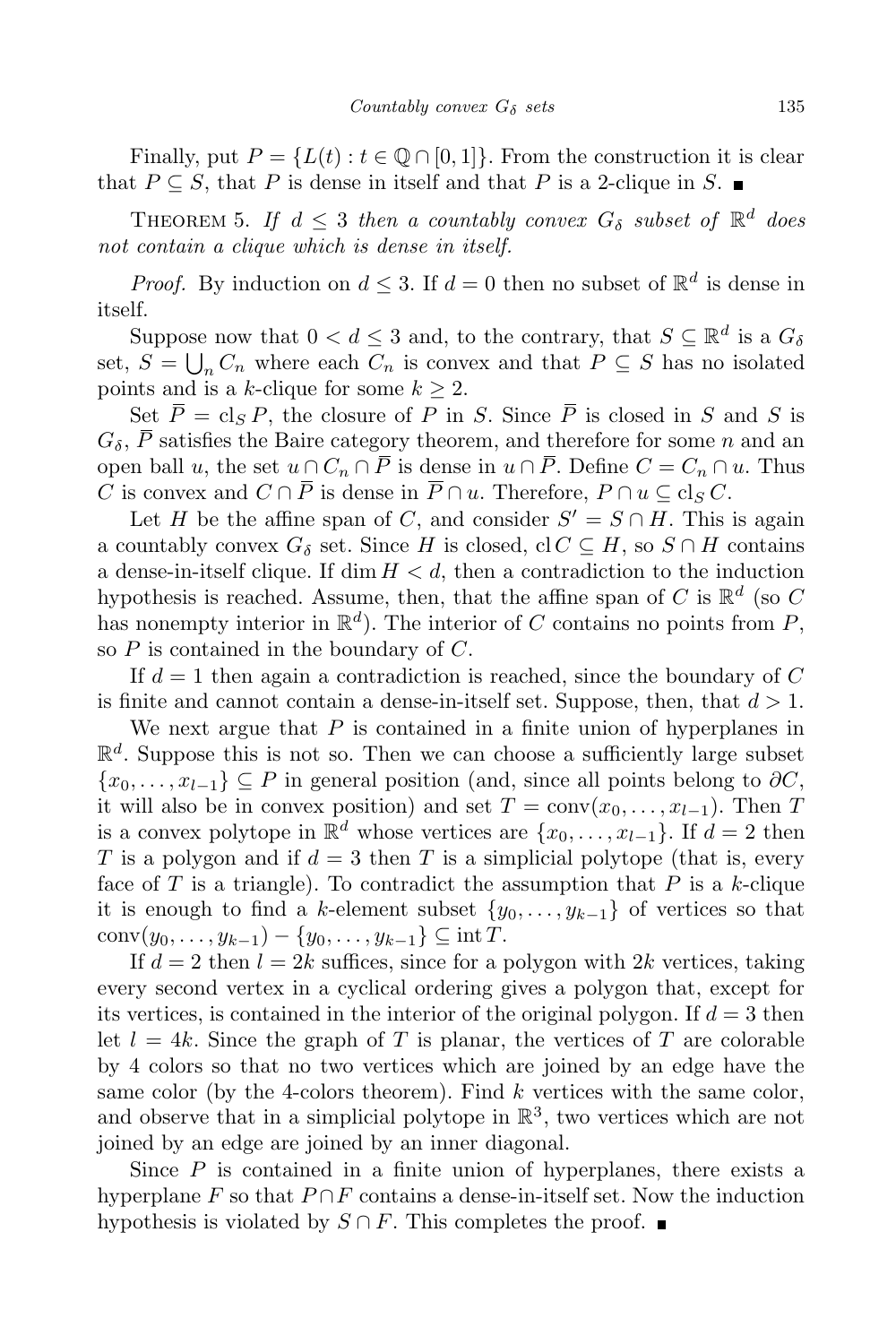Remarks. Our first remark is that the full power of the 4-colors theorem is not really needed. All we need is *some* fixed bound on the chromatic number of all graphs of 3-polytopes—and a bound of 5 follows easily from Euler's equation and is known since the middle of the 19th century. Our second remark is that lower and upper bounds on the number of inner diagonals in a polytope were computed in [4].

We conclude this section with an example that shows that even in  $\mathbb{R}^2$ there are countably convex  $G_{\delta}$  sets with nonempty radicals. It is easy to check that in  $\mathbb{R}^1$  no such example exists.

EXAMPLE 6. *There exists* a  $G_{\delta}$  *set* in  $\mathbb{R}^2$  *which is countably convex and has a nonempty radical.*

*Proof.* Let *D* be the closed unit disk in  $\mathbb{R}^2$  and let *C* be the upper half of its boundary. Subtract from *F* an open half-plane that contains exactly the middle third of *C*. Continue inductively, where at stage *n*, for each of the remaining  $2^n$  subarcs  $C_i^n$ ,  $i < 2^n$ , of *C*, we subtract from *D* an open half-plane which contains the middle third of  $C_i^n$ . Let  $S_n$  be the set which is obtained at stage *n* and set  $S = \bigcap_n S_n$ .

Let *P* be the Cantor set constructed by this process inside *C*. Clearly,  $P \subseteq S$ . Put  $P = P_1 \cup P_2$  where  $P_1$  is the set of all end-points of all  $C_i^n$ ,  $n < \infty$ ,  $i < 2^n$ , and  $P_2 = P - P_1$ .

Clearly *S* is a  $G_{\delta}$  set, since  $S = \text{int } S \cup P \cup C'$ , where  $C'$  is the lower half of *∂D*: a union of an open set and two closed sets. Further, *P* is easily verified to be a semi-clique in *S*. Finally, *S* is countably convex, since  $\text{int } S \cup P_2 \cup C'$ is convex, while  $P_1$  is countable.

**3. Infinite-dimensional spaces.** All Banach spaces in this section are infinite-dimensional. We will see that the infinite-dimensional case is completely different from the finite-dimensional one. We start with two standard auxiliary results (which we prove just for the completeness of presentation) and then prove Theorem 9 which is the main ingredient for the main Corollary 12.

Recall that for a Banach space  $E$ , a subspace  $Y \subseteq E^*$  is 1-*norming* if  $\|x\| = \sup\{f(x) : f \in B_Y\}$  for each  $x \in E$ .

LEMMA 7. *A* subspace  $Y \subset E^*$  is 1-norming iff  $B_Y$  is  $w^*$ -dense in  $B_{E^*}$ .

*Proof.* Clearly, if  $B_Y$  is *w*<sup>\*</sup>-dense in  $B_{E^*}$  then  $Y \subset E^*$  is 1-norming. Conversely, assume that  $Y \subset E^*$  is 1-norming and suppose to the contrary that there is an  $f \in B_{E^*} \setminus w^*$ -cl  $B_Y$ . Apply a separating theorem to find an  $x \in E$  such that  $f(x) > 1 > \sup\{g(x) : g \in w^* \text{-}\text{cl } B_Y\}$ , a contradiction.

Lemma 8. *Let E be a Banach space with separable dual. Then each norm-closed subset*  $F$  *of*  $B_{E^*}$  *is a*  $w^*$ - $G_{\delta}$  *set.*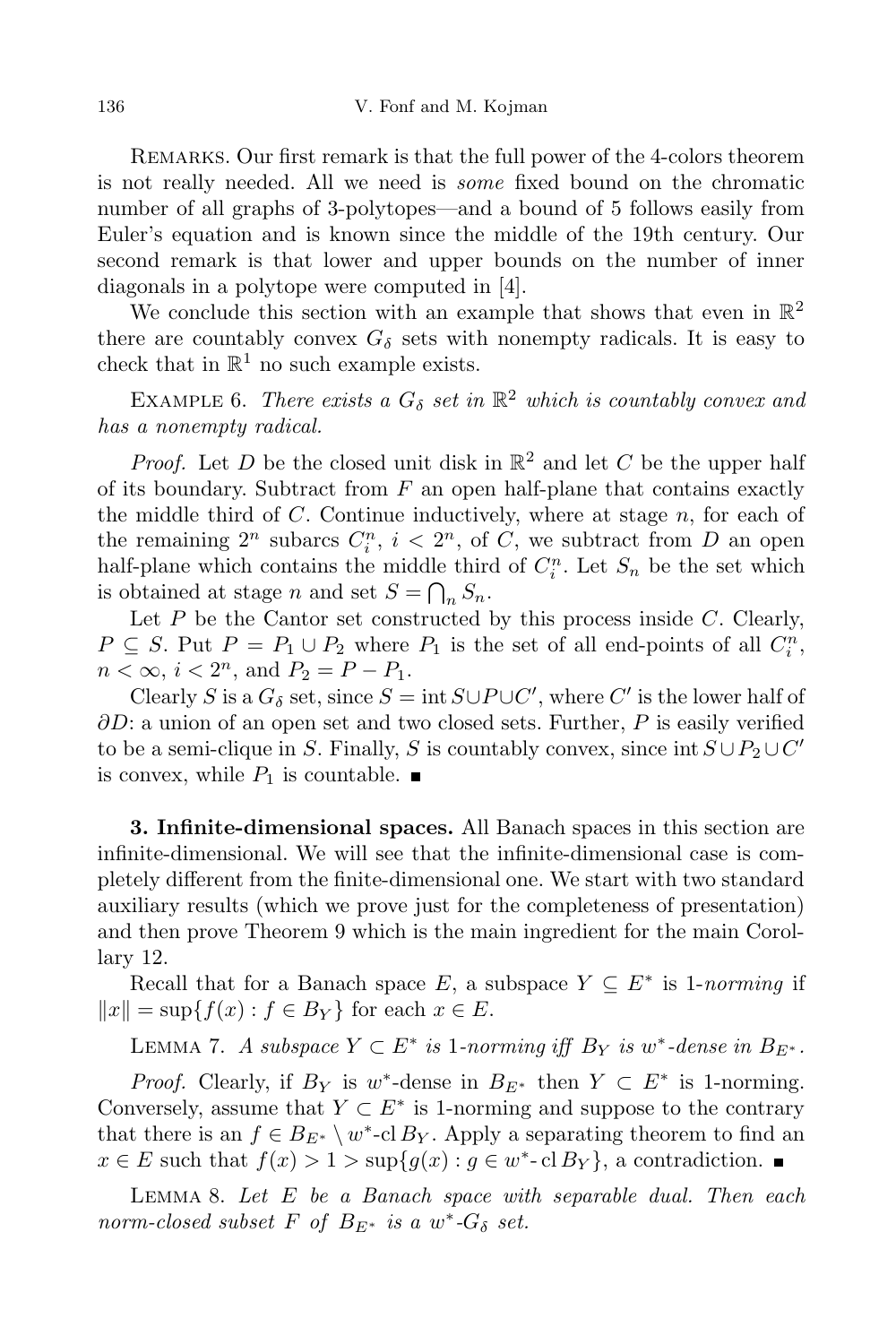*Proof.* For each  $f \in B_{E^*} \setminus F$  set  $d_f = d(f, F)$ . It is clear that

$$
B_{E^*} \setminus F = \bigcup_{f \in B_{E^*} \setminus F} \left( \left( f + \frac{1}{2} \operatorname{int} B_{E^*} \right) \cap B_{E^*} \right).
$$

By the Lindelöf theorem there is a countable subcovering, i.e.

$$
B_{E^*} \setminus F = \bigcup_{i=1}^{\infty} ((f_i + \frac{1}{2} \operatorname{int} B_{E^*}) \cap B_{E^*}).
$$

By passing to closed balls we get

$$
B_{E^*} \setminus F = \bigcup_{i=1}^{\infty} ((f_i + \frac{1}{2}B_{E^*}) \cap B_{E^*}).
$$

Since  $B_{E^*}$  is  $w^*$ - $G_{\delta}$  and each  $(f_i + \frac{1}{2}B_{E^*}) \cap B_{E^*}$  is  $w^*$ -closed, it follows that *F* is a  $w^*$ - $G_\delta$  set.

We denote by Ker  $F$ , for  $F \in E^*$ , the null space of the functional  $F$ .

Theorem 9. *Let E be a Banach space with separable dual E<sup>∗</sup> such that there is a* 2*-dimensional subspace*  $M \subset E^{**}$  *with the property: for each*  $F \in M$ , Ker *F is* 1*-norming. Then there is a sequence*  ${C_i}_{i=1}^{\infty}$  *of convex subsets of BE<sup>∗</sup> such that*

- (i) The set  $S = \bigcup_{i=1}^{\infty} C_i$  is  $w^*$ - $G_{\delta}$ .
- (ii) *Each*  $C_i$  *is*  $w^*$ -dense *in*  $S$ *.*

(iii) *There is a subset*  $P = \{f_i\} \subset S$  *which is*  $w^*$ -dense *in S*, does not  $i$  *contain*  $w^*$ -*isolated points* and the *interval*  $[f_i, f_j]$  *is* not contained in *S for*  $i < j$ .

*Proof.* Let the functionals  $F, G \in S_M$  form a basis of M. Put

$$
F_1 = F
$$
,  $F_n = F + \frac{1}{n}G$ ,  $n = 2, 3, ..., C_n = \text{Ker } F_n \cap B_{E^*}$ ,  $S = \bigcup_{i=1}^{\infty} C_i$ .

To check that *S* is  $w^*$ - $G_\delta$  in  $B_{E^*}$ , in view of Lemma 8 it is enough to show that *S* is norm-closed. Let  $\lim h_k = h$ ,  $h_k \in S$ . Since  $S = \bigcup_{i=1}^{\infty} C_i$  and each  $C_i$  is norm-closed, we may assume that  $h_k \in C_{n_k}, n_k \neq n_m, k \neq m$ . However  $\| \cdot \|$ -lim  $F_{n_k} = F_1$  and hence  $0 = F_{n_k}(h_{n_k}) \to F_1(f)$ . Thus  $h \in C_1 \subset S$ , which proves that *S* is  $\Vert \cdot \Vert$ -closed, and  $w^*$ - $G_\delta$  by Lemma 8.

By Lemma 7 each  $C_n$  is  $w^*$ -dense in  $B_{E^*}$ . Next put  $L = \bigcap_{n=1}^{\infty} C_n$ . By using the definition of  $C_n$  it is easy to see that for each pair  $p \neq q$ ,

$$
(3.5) \t\t L = C_p \cap C_q.
$$

For each *n* it is clear that  $C_n \setminus L$  is norm-dense in  $C_n$  and thus  $C_n \setminus L$  is  $w^*$ -dense in  $B_{E^*}$ .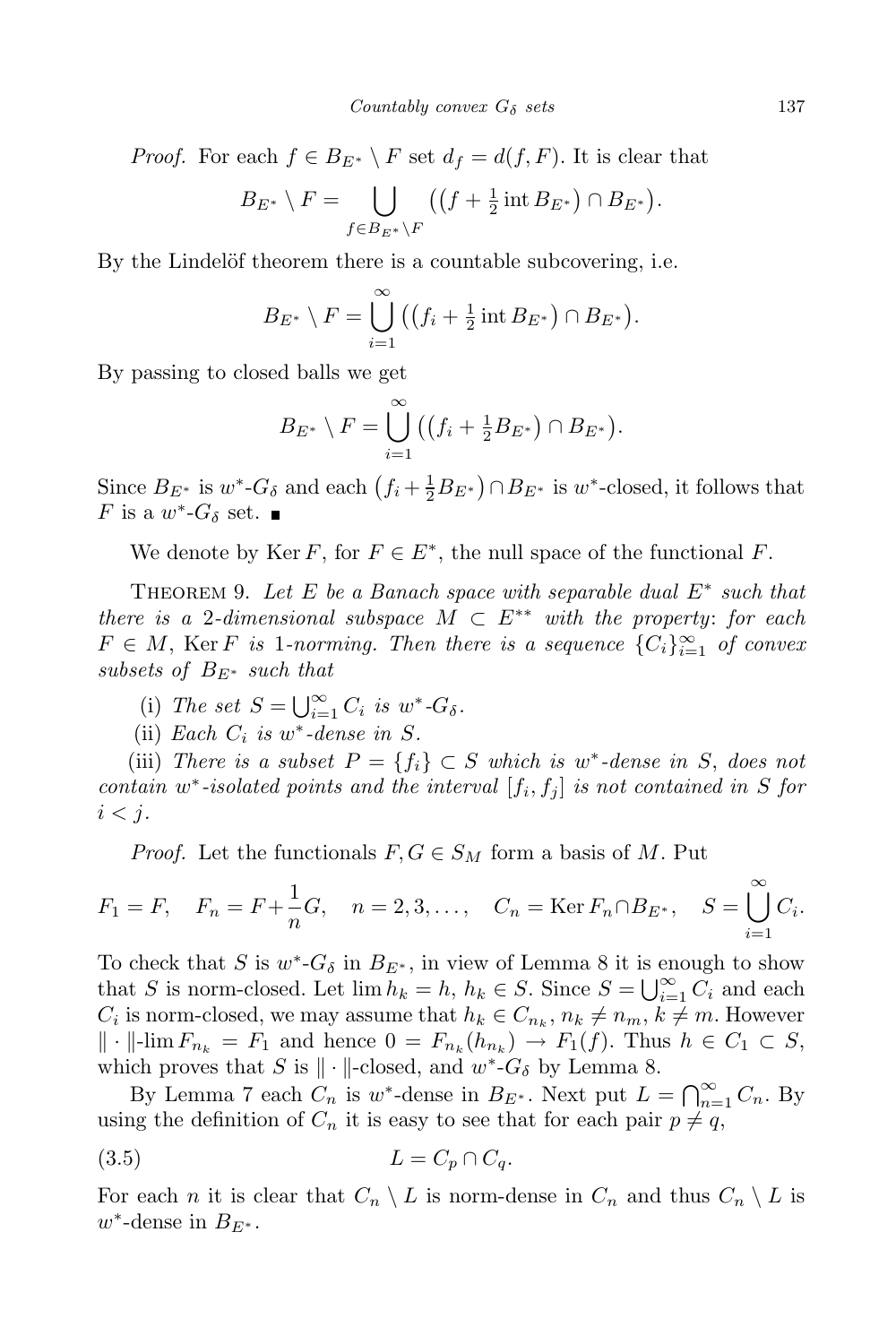We now construct the set  $P = \{f_i\}$  as in (iii). Fix a sequence  $\{g_i\} \subset$  $B_{E^*}$  which is *w*<sup>\*</sup>-dense in  $B_{E^*}$ . Denote by *d* a metric which generates the *w ∗* -topology on *BE<sup>∗</sup>* .

Take  $f_1 \in C_1 \setminus L$  with  $d(g_1, f_1) < 1$ . Next, using the density of  $C_2 \setminus L$  in *B*<sub>*E*<sup>\*</sup></sup> find  $f_2 \in C_2 \setminus L$  with  $d(f_1, f_2) < 1$ .</sub>

Now choose  $f_3 \in C_3 \setminus L$  with  $d(q_2, f_3) < 1/2$ . Next we approximate  $f_1, f_2, f_3$ . Choose  $f_4 \in C_4 \setminus L$ ,  $f_5 \in C_5 \setminus L$ ,  $f_6 \in C_6 \setminus L$  so that

 $d(f_1, f_4) < 1/2, \quad d(f_2, f_5) < 1/2, \quad d(f_3, f_6) < 1/2.$ 

Now choose  $f_7 \in C_7 \setminus L$  with  $d(g_3, f_7) < 1/3$ . The rest of the construction is clear.

In this way we construct a dense-in-itself sequence  $P = \{f_i\}_{i=1}^{\infty}$ ,  $f_i \in C_i \setminus L$ , such that each point in *S* (even in  $B_{E^*}$ ) is a *w*<sup>\*</sup>-cluster point of *P*.

We check that for  $i < j$  the interval  $[f_i, f_j]$  is not contained in *S*. Indeed, from (3.5) it follows that for each *p* the intersection  $C_p \cap [f_i, f_j]$  is either a singleton or empty. Thus  $S \cap [f_i, f_j]$  is countable, which completes the proof of the theorem.

Remark 10. We now show how to get an example of a Banach space *E* with the property required by Theorem 9. Let *X* be a Banach space with separable dual  $X^*$  and such that dim  $X^{**}/X = \infty$ , i.e. X is not quasireflexive (e.g.  $X = c_0$ ). Let  $M \subset X^{**}$  be a 2-dimensional subspace of  $X^{**}$ with  $M \cap X = \{0\}$ . Define a new norm in *X* as follows:

$$
\|x\| = \sup\{f(x) : f \in M_{\perp}, \|f\| = 1\}
$$

where  $M_{\perp} = \{f \in l_1 : F(f) = 0, F \in M\}$ . We now check that the new norm is equivalent to the original one. First, from  $M \cap X = \{0\}$  and  $\dim M < \infty$ it follows that

$$
a = \inf \{ d(x, M) : x \in S_X \} > 0.
$$

Take an  $x \in S_X$  and by the Hahn–Banach theorem find an  $\tilde{f} \in S_{M^{\perp}}$  with  $f(x) = d(x, M) \ge a$ . Now by using the *w*<sup>\*</sup>-density of  $M_{\perp}$  in  $M^{\perp}$  we find for each  $\delta > 0$  a functional  $f_{\delta} \in S_{M_{\perp}}$  so that  $|(\widetilde{f} - f_{\delta})(x)| < \delta$ . Now it is clear that  $a||x|| \leq ||x||$  for each  $x \in X$ .

It is trivial that the space  $E = (X, \|\cdot\|)$  has the property required by Theorem 9.

Next we slightly change the formulation of Theorem 9. More precisely, we want to transfer the set *S* into some Banach space *X* in such a way that the *w*<sup>∗</sup>-properties of the sets *S* and *P* in *E*<sup>∗</sup> coincide with the norm-properties in *X*.

Theorem 11. *There exists a separable Banach space X which contains a subset S*e *with the following properties*: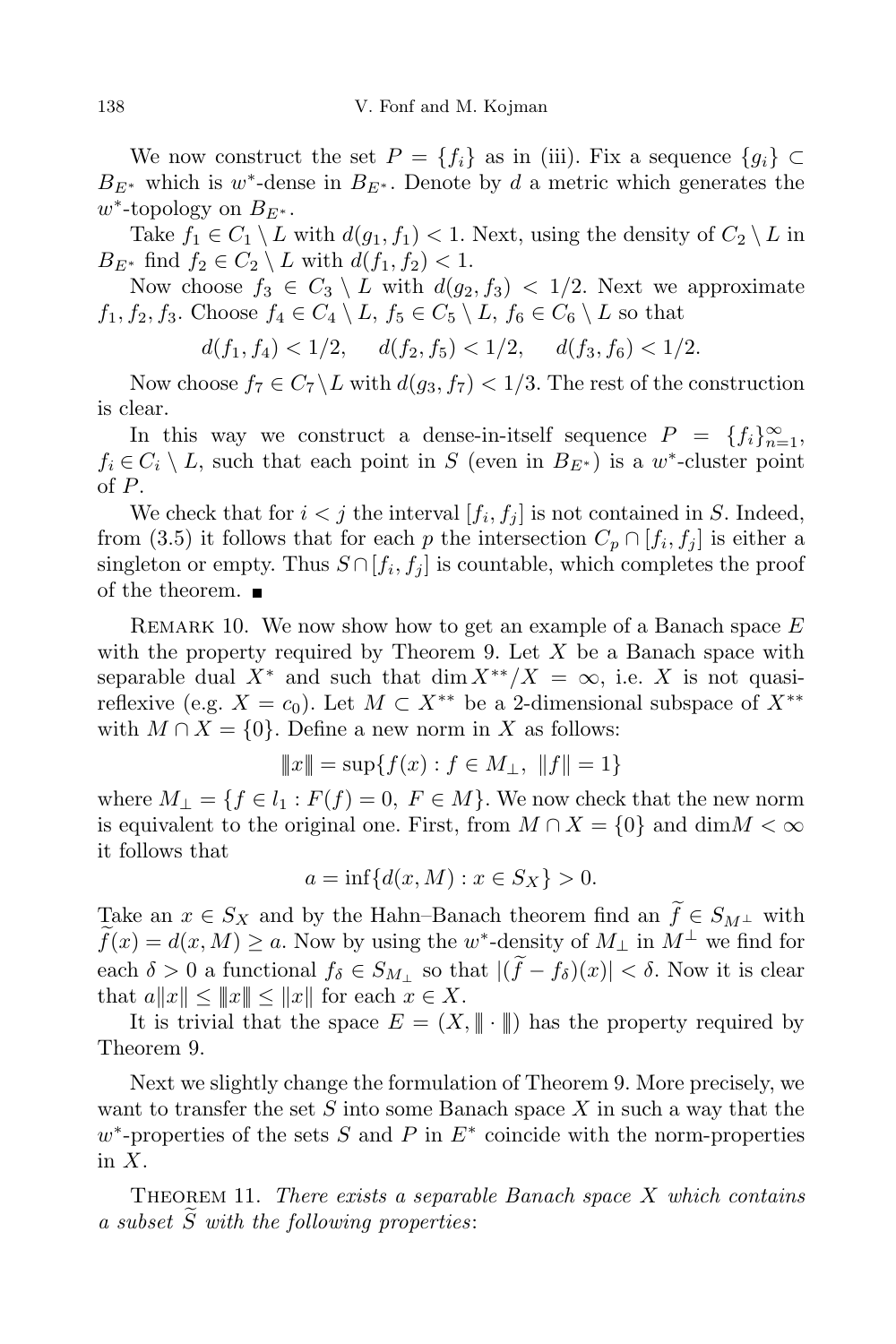- (i)  $K = \text{cl}\,\widetilde{S}$  *is compact.*
- (ii)  $\widetilde{S}$  *is a*  $G_{\delta}$  *set.*
- (iii)  $\tilde{S} = \bigcup_{i=1}^{\infty} \tilde{C}_i$  *where each*  $\tilde{C}_i$  *is convex and dense in*  $\tilde{S}$ *.*
- (iv) *There is a dense-in-itself* 2-*clique*  $\widetilde{P} \subset \widetilde{S}$  *which is dense in*  $\widetilde{S}$ *.*

*Proof.* Let  $\{x_i\}_{i=1}^{\infty}$  be a dense subset of  $S_E$ . Define a weaker norm on *E<sup>∗</sup>* as follows:

$$
||f|| = \sum_{k=1}^{\infty} 2^{-k} |f(x_k)|.
$$

Then the set  $K = (B_{E^*}, \|\cdot\|)$  is homeomorphic to  $(B_{E^*}, w^*)$  and hence is compact. In particular,  $(E^*, \| \cdot \|) = \bigcup_{n=1}^{\infty} n B_{E^*}$  is separable. Denote by *X* the completion of  $(E^*, \| \cdot \|)$ . Thus *X* is a separable Banach space. Let  $J: E^* \to X$  be a natural embedding. Now use the notation of Theorem 9. Put  $\widetilde{C}_i = J(C_i)$ ,  $\widetilde{S} = J(S)$  and  $\widetilde{P} = J(P)$ . All the properties (i)–(iv) are clear.

Corollary 12. *Every infinite-dimensional Banach space Y contains subsets S* and *P* which have all the properties of  $\widetilde{S}$  and  $\widetilde{P}$  from Theorem 11.

*Proof.* Let *X* be the Banach space from Theorem 11 and let *T* :  $X \to Y$  be a compact 1-1 operator. Since  $K \subset X$  is compact, it follows that  $K_1 = T(K)$  is compact and hence  $G_{\delta}$  in *Y*. The restriction  $T|_K$  is an affine homeomorphism of *K* onto  $K_1$ . Clearly, the sets  $S = T(\widetilde{S})$  and  $P = T(\widetilde{P})$ have the same properties as the sets  $\widetilde{S}$  and  $\widetilde{P}$  from Theorem 11.

The authors wish to thank the referee for valuable remarks.

## **References**

- [1] M. Breen, *A decomposition theorem for m-convex sets*, Israel J. Math. 24 (1976), 211–216.
- [2]  $\rightarrow$ , *An*  $R^d$  *analogue of Valentine's theorem on* 3*-convex sets*, ibid., 206–210.
- [3] M. Breen and D. C. Kay, *General decomposition theorems for m-convex sets in the plane*, ibid., 217–233.
- [4] D. Bremner and V. Klee, *Inner diagonals of convex polytopes*, J. Combin. Theory Ser. A 87 (1999), 175–197.
- [5] H. G. Eggleston, *A condition for a compact plane set to be a union of finitely many convex sets*, Proc. Cambridge Philos. Soc. 76 (1974), 61–66.
- [6] B. Grünbaum, *Convex Polytopes*, Wiley, 1967.
- [7] D. C. Kay and M. D. Guay, *Convexity and a certain property pm*, Israel J. Math. 8 (1970), 39–52.
- [8] M. Kojman, *Cantor–Bendixson degrees and convexity in* R 2 , ibid., in press.
- [9] —, *Convexity ranks in higher dimension*, Fund. Math. 164 (2000), 143–163.
- [10] M. Kojman, M. A. Perles, and S. Shelah, *Sets in a Euclidean space which are not a countable union of convex subsets*, ibid. 70 (1990), 313–342.